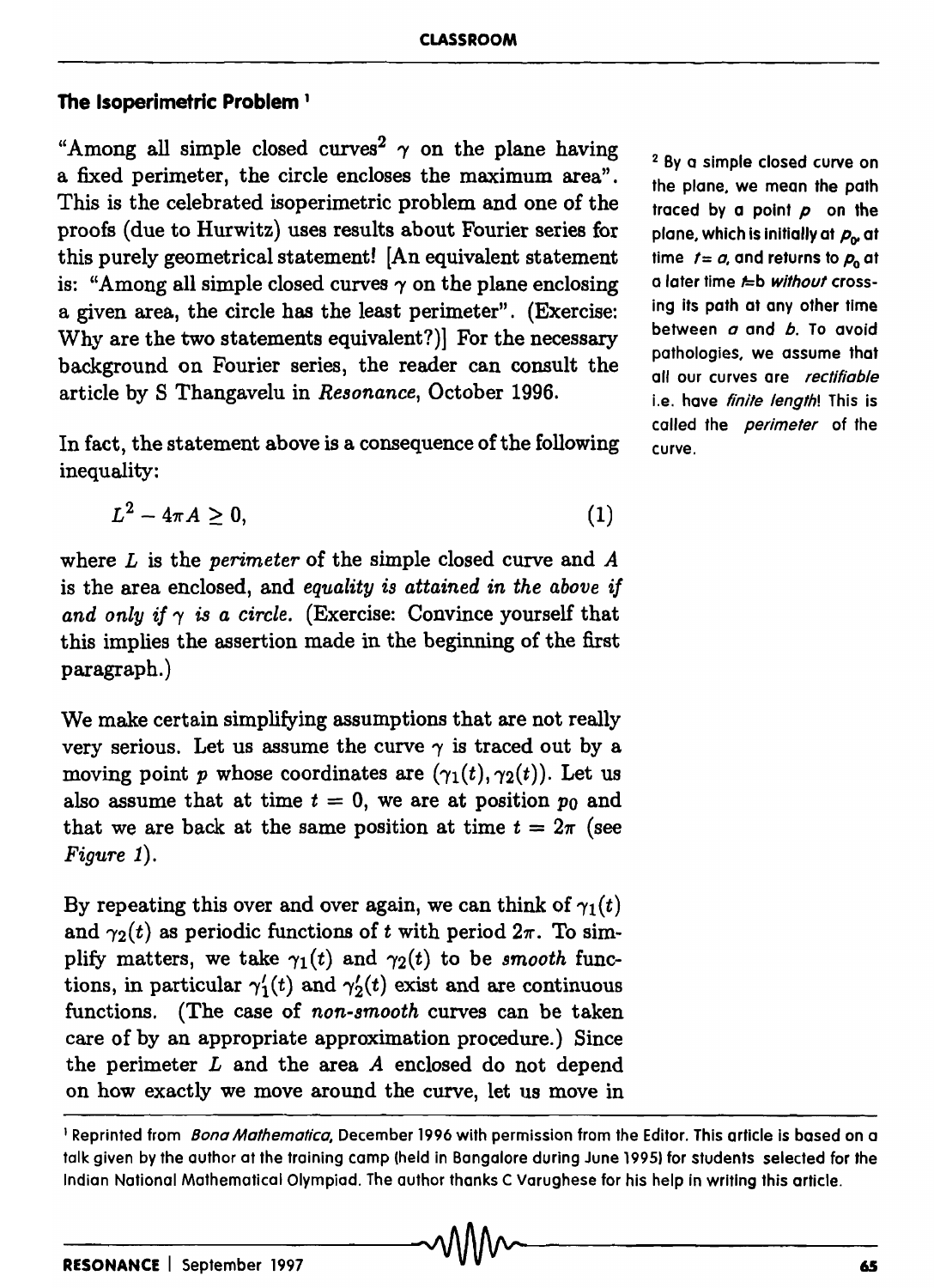

Figure 1



Thus,

$$
\int_{0}^{2\pi} \frac{L^2}{4\pi^2} dt = \frac{L^2}{2\pi} = \int_{0}^{2\pi} [(\gamma_1'(t))^2 + (\gamma_2'(t))^2] dt.
$$
 (2)

Since, as has already been pointed out,  $\gamma_1(t)$  and  $\gamma_2(t)$  are  $2\pi$ -periodic functions of  $t$ , we can express them in the form of *Fourier series:* 

$$
\gamma_1(t) = a_0 + \sum_{n=1}^{\infty} a_n \cos nt + \sum_{n=1}^{\infty} b_n \sin nt, \qquad (3A)
$$

$$
\gamma_2(t) = A_0 + \sum_{n=1}^{\infty} A_n \cos nt + \sum_{n=1}^{\infty} B_n \sin nt. \tag{3B}
$$

So:

$$
\gamma_1'(t) = \sum_{n=1}^{\infty} nb_n \cos nt + \sum_{n=1}^{\infty} (-na_n) \sin nt, \qquad (3C)
$$

$$
\gamma_2'(t) = \sum_{n=1}^{\infty} n B_n \cos nt + \sum_{n=1}^{\infty} (-n A_n) \sin nt. \tag{3D}
$$

Hence, using basic facts about Fourier series,

$$
\int_{0}^{2\pi} (\gamma_1'(t))^2 dt = \pi \sum_{n=1}^{\infty} (n^2 b_n^2 + n^2 a_n^2)
$$

Joseph Fourier(1768-1830)



and

$$
\int_{0}^{2\pi} (\gamma_2'(t))^2 dt = \pi \sum_{n=1}^{\infty} (n^2 B_n^2 + n^2 A_n^2).
$$

Thus from the above and (2) we get

$$
\frac{L^2}{2\pi} = \pi \sum_{n=1}^{\infty} n^2 (a_n^2 + b_n^2 + A_n^2 + B_n^2).
$$
 (4)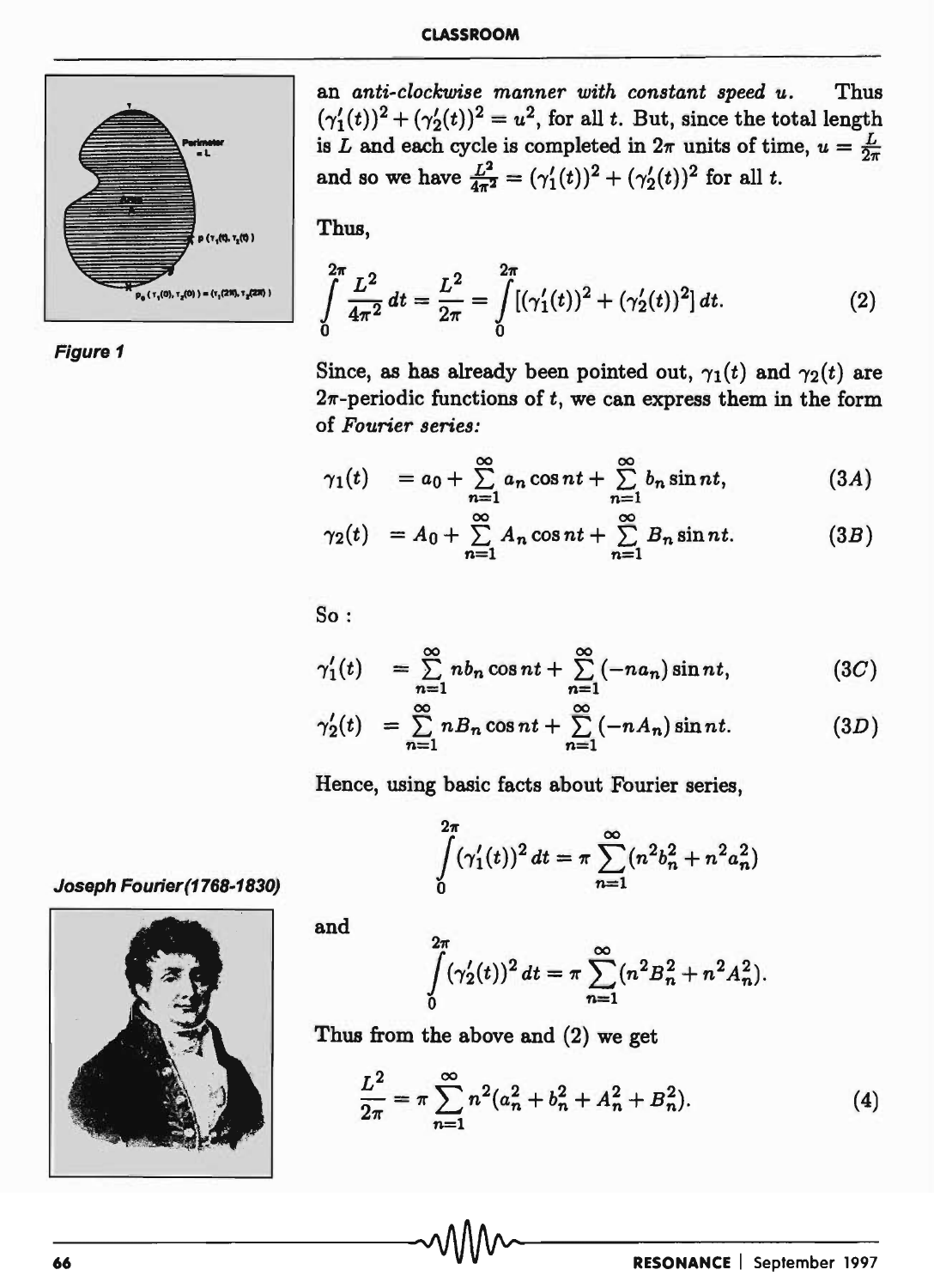On the other hand, from our knowledge of *advanced* calculus, we know that the enclosed area is given by the formula:

$$
A = \int\limits_0^{2\pi} \gamma_1(t)\gamma_2'(t)\,dt.
$$

(The reader is encouraged to look up a proof of this result which relies on Green's theorem.) But again from our knowledge of Fourier series and using (3A) and (3D) we have

$$
\int_{0}^{2\pi} \gamma_1(t)\gamma_2'(t) dt = \pi \sum_{n=1}^{\infty} n(a_nB_n - A_nb_n).
$$

So,

$$
A = \pi \sum_{n=1}^{\infty} n(a_n B_n - A_n b_n).
$$
 (5)

Using (4) and (5) (and some simple school algebra!), we get

$$
L^{2} - 4\pi A = 2\pi^{2} \sum_{n=1}^{\infty} \left[ (na_{n} - B_{n})^{2} + (n^{2} - 1)B_{n}^{2} + (nb_{n} + A_{n})^{2} + (n^{2} - 1)A_{n}^{2} \right]
$$
(6)

The quantity on the right in (6) is clearly non-negative! Hence  $L^2 - 4\pi A \ge 0$  and the proof of inequality (1) is complete.

When is equality attained in (I)? For this, the sum of the infinite series in (6) must be zero. Since each term of the infinite series is non-negative and each of the four quantities in each term is non-negative, we are led to:

$$
na_n = B_n, \quad (n^2 - 1)B_n^2 = 0,
$$
  
\n
$$
nb_n = -A_n, \quad (n^2 - 1)A_n^2 = 0,
$$
  
\nfor  $n = 1, 2, \cdots$ .